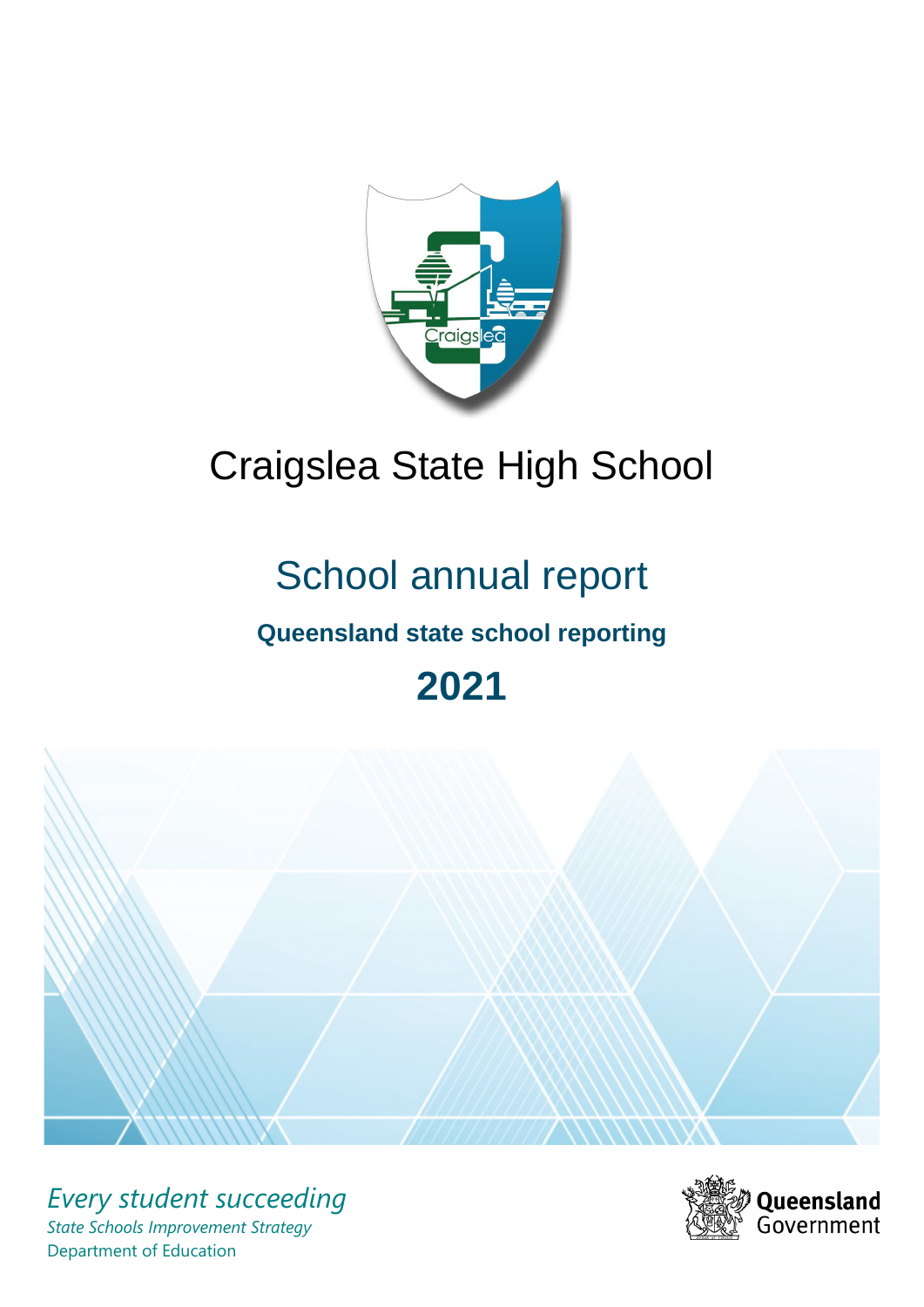**OFFICIAL – Public** Published as information source only. Public information used to create this report may not appear in this format in the public domain Please refer to disclaimer information.

#### **Contact details**

| <b>Postal Address</b> | PO Box 87 Chermside South 4032   |
|-----------------------|----------------------------------|
| <b>Phone</b>          | (07) 3326 5222                   |
| Fax                   |                                  |
| Email                 | principal@craigsleashs.eq.edu.au |
| Website               | https://craigsleashs.eg.edu.au   |

#### **Disclaimer**

The materials presented in this report are distributed by the Department of Education (the department) as an information source only.

The information and data in this report is subject to change without notice.<br>The department makes no statements, representations, or warranties about the accuracy or completeness of, and you should not rely on, any informa report. The department disclaim all responsibility and all liability (including without limitation, liability in negligence) for all expenses, losses, damages and costs you might incur as a

result of the information in this report being inaccurate or incomplete in any way, and for any reason.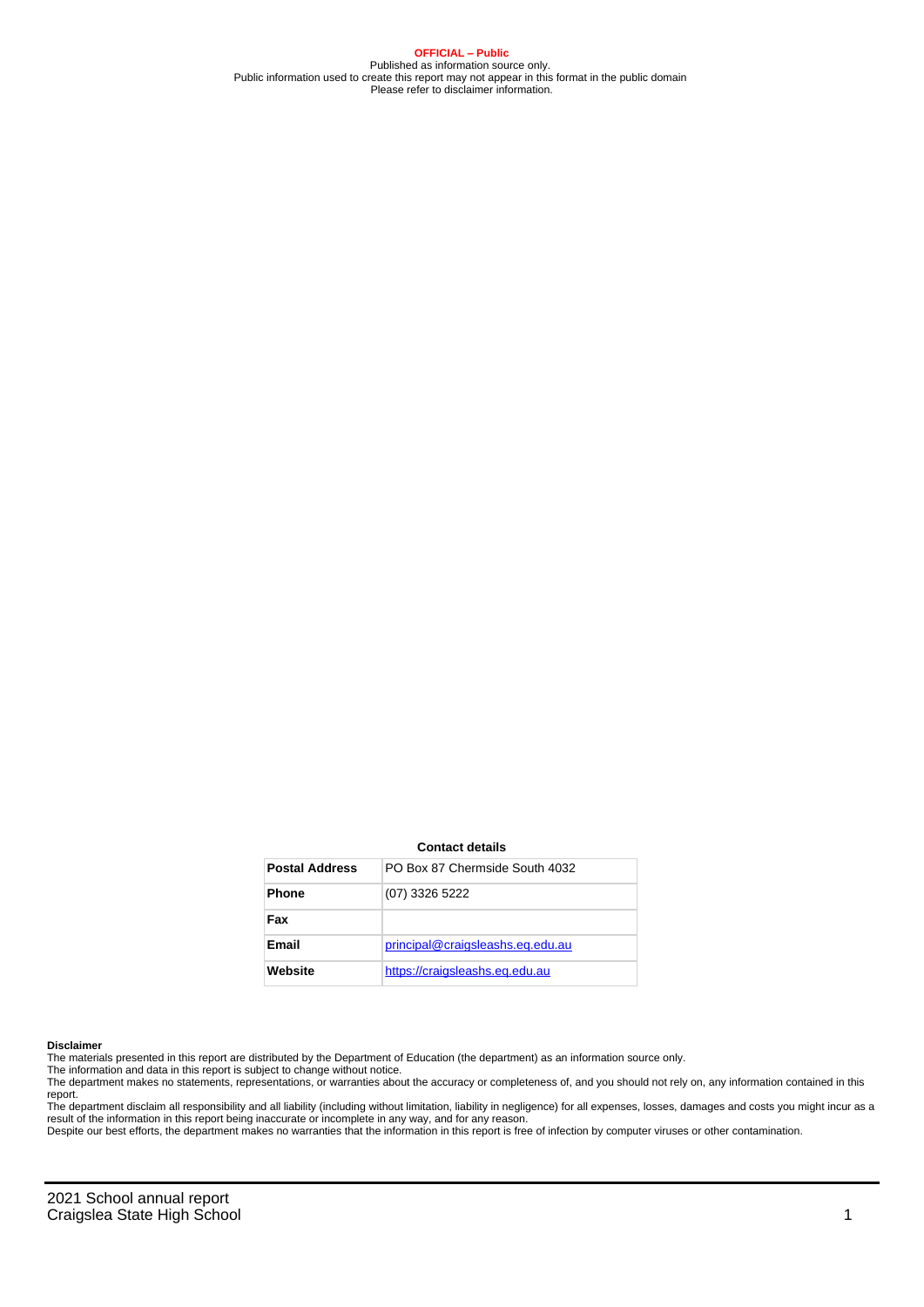| School context                     |                                                                                                                                                                                                   |
|------------------------------------|---------------------------------------------------------------------------------------------------------------------------------------------------------------------------------------------------|
| <b>Coeducational or single sex</b> | Coeducational                                                                                                                                                                                     |
| Independent Public School          | <b>Yes</b>                                                                                                                                                                                        |
| Year levels offered in 2021        | Year $7 -$ Year 12                                                                                                                                                                                |
| Webpages                           | Additional information about Queensland state schools is located on the:<br>My School website<br>٠<br>Queensland Government data website<br>Queensland Government schools directory website.<br>٠ |

# **Characteristics of the student body**

## **Student enrolments**

### **Table 1: Student enrolments by year level**

|                   |      | <b>February</b> |       | <b>August</b> |       |       |  |  |
|-------------------|------|-----------------|-------|---------------|-------|-------|--|--|
| <b>Year Level</b> | 2019 | 2020            | 2021  | 2019          | 2020  | 2021  |  |  |
| Year <sub>7</sub> | 198  | 206             | 222   | 199           | 203   | 216   |  |  |
| Year <sub>8</sub> | 169  | 202             | 203   | 174           | 202   | 200   |  |  |
| Year 9            | 183  | 178             | 211   | 192           | 175   | 210   |  |  |
| Year 10           | 168  | 194             | 171   | 170           | 198   | 164   |  |  |
| Year 11           | 173  | 173             | 189   | 164           | 163   | 178   |  |  |
| Year 12           | 108  | 153             | 151   | 105           | 145   | 148   |  |  |
| <b>Total</b>      | 999  | 1,106           | 1,147 | 1,004         | 1,086 | 1,116 |  |  |

Notes

1. Student counts include headcount of all full- and part-time students at the school.

# **Average class sizes**

#### **Table 2: Average class size information for each phase of schooling**

| <b>Year Levels</b> | 2019 | 2020 | 2021 |
|--------------------|------|------|------|
| Year 7 – Year 10   | 24   | 23   | 23   |
| Year 11 – Year 12  | 16   |      |      |

Notes

1. Classes are measured against the target of 25 students per teacher in Prep to Year 3 and Years 11 to 12, and target of 28 students per teacher in Years 4 to 10. Where composite classes exist across cohorts (e.g. Year 3/4) the class size targets would be the lower cohort target.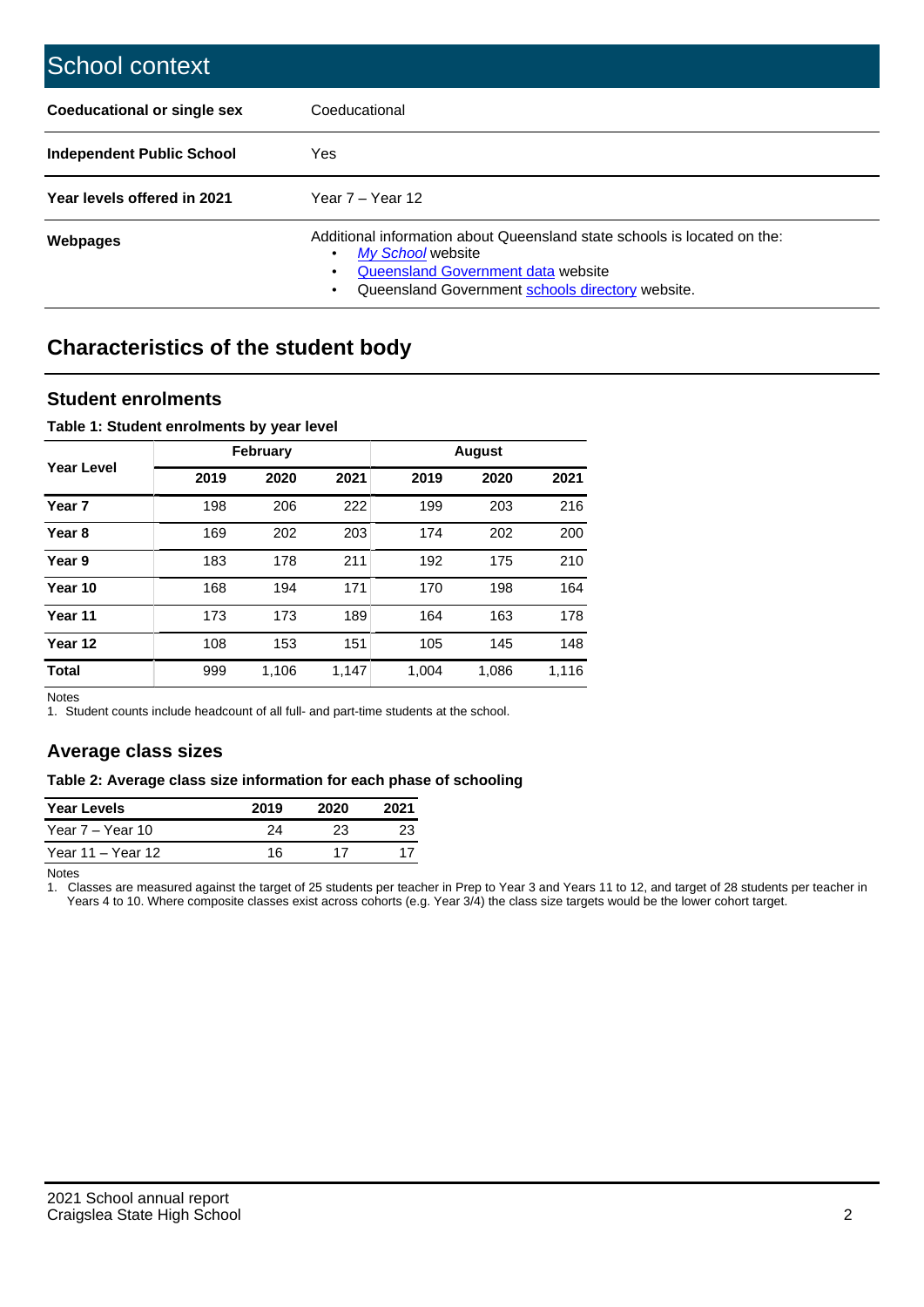# **Respectful relationships education**

To support students' learning, health and wellbeing all state schools are required to implement respectful relationships education through the Prep to Year 10 Australian Curriculum: Health and Physical Education and/or through school pastoral care programs across Prep to Year 12.

## **Parent, student and staff satisfaction**

Tables 3–5 show selected items from the Parent/Caregiver, Student and Staff School Opinion Surveys. In response to the COVID-19 health emergency, the annual school opinion surveys of students, teachers and staff were not administered in 2020. A new time series started in 2021 and data from this collection is not considered directly comparable with earlier collections due to significant methodology changes.

For state level information go to the **[School Opinion Survey](https://qed.qld.gov.au/publications/reports/statistics/schooling/schools/schoolopinionsurvey) webpage**.

#### **Table 3: Parent/Caregiver Survey**

| Percentage of parents/caregivers who agree <sup>1</sup> that:                                               | 2019  | 2020 | 2021  |
|-------------------------------------------------------------------------------------------------------------|-------|------|-------|
| This is a good school.                                                                                      | 92.3% |      | 94.4% |
| My child likes being at this school. <sup>2</sup>                                                           | 90.5% |      | 92.7% |
| My child feels safe at this school. <sup>2</sup>                                                            | 91.6% |      | 90.8% |
| My child's learning needs are being met at this school. <sup>2</sup>                                        | 89.6% |      | 86.9% |
| My child is making good progress at this school. <sup>2</sup>                                               | 92.7% |      | 89.2% |
| Teachers at this school expect my child to do his or her best. <sup>2</sup>                                 | 94.8% |      | 94.3% |
| Teachers at this school provide my child with useful feedback about his or her school<br>work. <sup>2</sup> | 86.5% |      | 89.7% |
| Teachers at this school motivate my child to learn. <sup>2</sup>                                            | 87.4% |      | 88.6% |
| Teachers at this school treat students fairly. <sup>2</sup>                                                 | 86.7% |      | 92.3% |
| can talk to my child's teachers about my concerns. <sup>2</sup>                                             | 93.5% |      | 91.4% |
| This school works with me to support my child's learning. <sup>2</sup>                                      | 85.6% |      | 88.1% |
| This school takes parents' opinions seriously. <sup>2</sup>                                                 | 86.9% |      | 84.5% |
| Student behaviour is well managed at this school. <sup>2</sup>                                              | 84.8% |      | 86.3% |
| This school looks for ways to improve. <sup>2</sup>                                                         | 92.2% |      | 86.7% |
| This school is well maintained. <sup>2</sup>                                                                | 86.3% |      | 94.2% |

Notes

1. Agree represents the percentage of respondents who Somewhat Agree, Agree or Strongly Agree with the statement.

2. Nationally agreed parents/caregiver items.

3. DW = Data withheld to ensure confidentiality.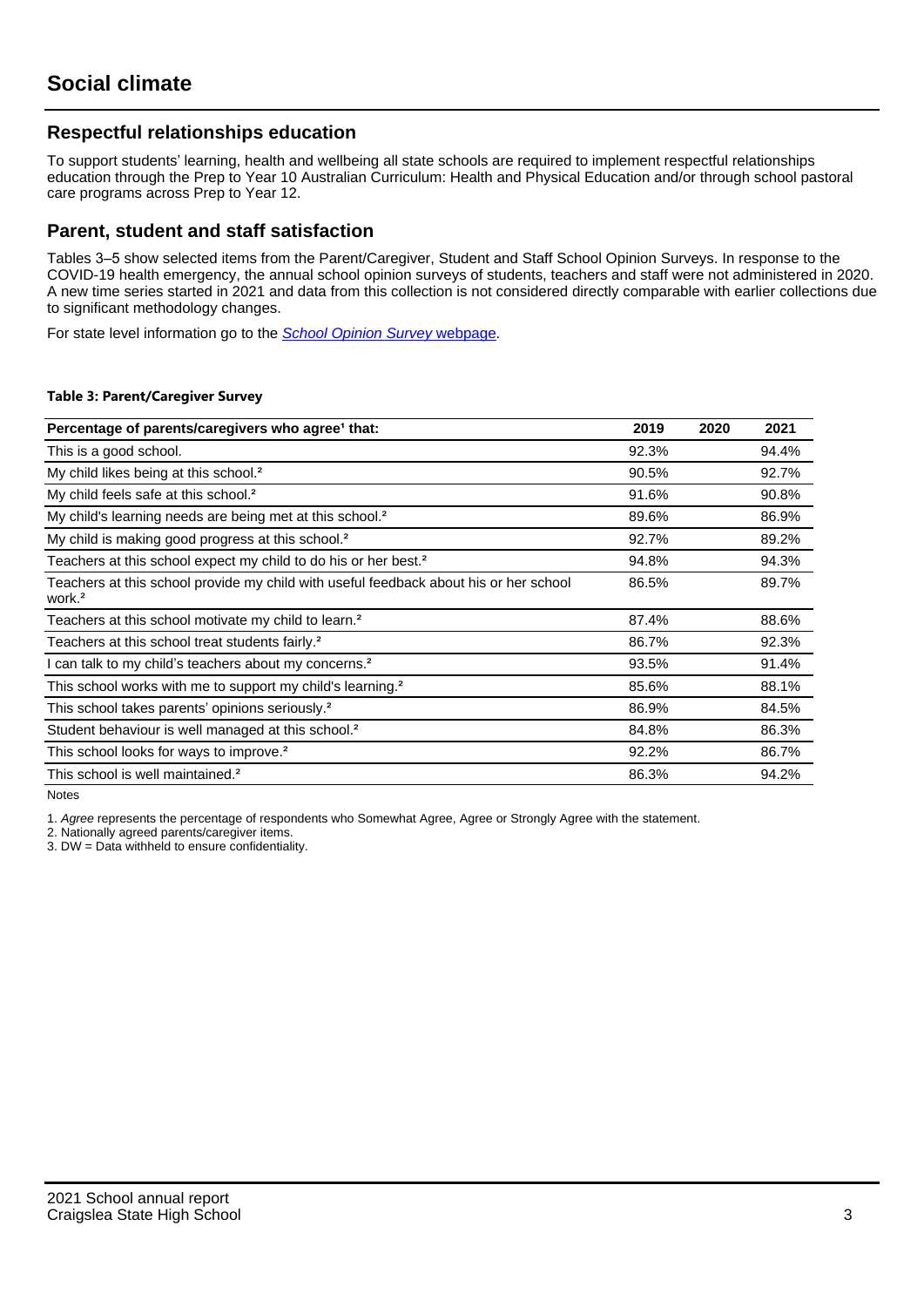#### **Table 4: Student Survey**

| Percentage of students who agree <sup>1</sup> that:                            | 2019  | 2020 | 2021  |
|--------------------------------------------------------------------------------|-------|------|-------|
| I like being at my school. <sup>2</sup>                                        | 82.1% |      | 75.9% |
| I feel safe at my school. <sup>2</sup>                                         | 94.6% |      | 78.5% |
| My teachers motivate me to learn. <sup>2</sup>                                 | 84.1% |      | 78.0% |
| My teachers expect me to do my best. <sup>2</sup>                              | 97.3% |      | 94.1% |
| My teachers provide me with useful feedback about my school work. <sup>2</sup> | 81.3% |      | 83.5% |
| Teachers at my school treat students fairly. <sup>2</sup>                      | 75.0% |      | 72.4% |
| I can talk to my teachers about my concerns. <sup>2</sup>                      | 70.9% |      | 73.1% |
| My school takes students' opinions seriously. <sup>2</sup>                     | 63.2% |      | 62.1% |
| Student behaviour is well managed at my school. <sup>2</sup>                   | 65.2% |      | 62.2% |
| My school looks for ways to improve. <sup>2</sup>                              | 88.0% |      | 80.5% |
| My school is well maintained. <sup>2</sup>                                     | 78.6% |      | 71.3% |
| My school gives me opportunities to do interesting things. <sup>2</sup>        | 86.6% |      | 83.4% |

Notes

1. Agree represents the percentage of respondents who Somewhat Agree, Agree or Strongly Agree with the statement.

2. Nationally agreed student items.

3. DW = Data withheld to ensure confidentiality.

### **Table 5: Staff Survey**

| Percentage of staff who agree <sup>1</sup> that:                                                            | 2019  | 2020 | 2021   |
|-------------------------------------------------------------------------------------------------------------|-------|------|--------|
| I feel confident embedding Aboriginal and Torres Strait Islander perspectives across the<br>learning areas. | 80.0% |      | 86.3%  |
| I enjoy working at this school. <sup>2</sup>                                                                | 97.8% |      | 98.9%  |
| I feel this school is a safe place in which to work. <sup>2</sup>                                           | 97.8% |      | 95.7%  |
| I receive useful feedback about my work at this school. <sup>2</sup>                                        | 89.1% |      | 92.4%  |
| Students are encouraged to do their best at this school. <sup>2</sup>                                       | 96.7% |      | 100.0% |
| Students are treated fairly at this school. <sup>2</sup>                                                    | 97.8% |      | 96.8%  |
| Student behaviour is well managed at this school. <sup>2</sup>                                              | 87.6% |      | 80.6%  |
| Staff are well supported at this school. <sup>2</sup>                                                       | 88.9% |      | 92.5%  |
| This school takes staff opinions seriously. <sup>2</sup>                                                    | 87.5% |      | 84.8%  |
| This school looks for ways to improve. <sup>2</sup>                                                         | 94.6% |      | 95.7%  |
| This school is well maintained. <sup>2</sup>                                                                | 83.7% |      | 74.5%  |
| This school gives me opportunities to do interesting things. <sup>2</sup>                                   | 91.1% |      | 94.6%  |

Notes

1. Agree represents the percentage of respondents who Somewhat Agree, Agree or Strongly Agree with the statement.

2. Nationally agreed staff items.

3. DW = Data withheld to ensure confidentiality.

# **Description of how this school manages non-attendance**

Queensland state schools manage non-attendance in line with the Queensland Department of Education procedures: [Managing Student Absences and Enforcing Enrolment and Attendance at State Schools](https://ppr.qed.qld.gov.au/pp/managing-student-absences-and-enforcing-enrolment-and-attendance-at-state-schools-procedure); and [Roll Marking in State Schools,](https://ppr.qed.qld.gov.au/pp/roll-marking-in-state-schools-procedure) which outline processes for managing and recording student attendance and absenteeism.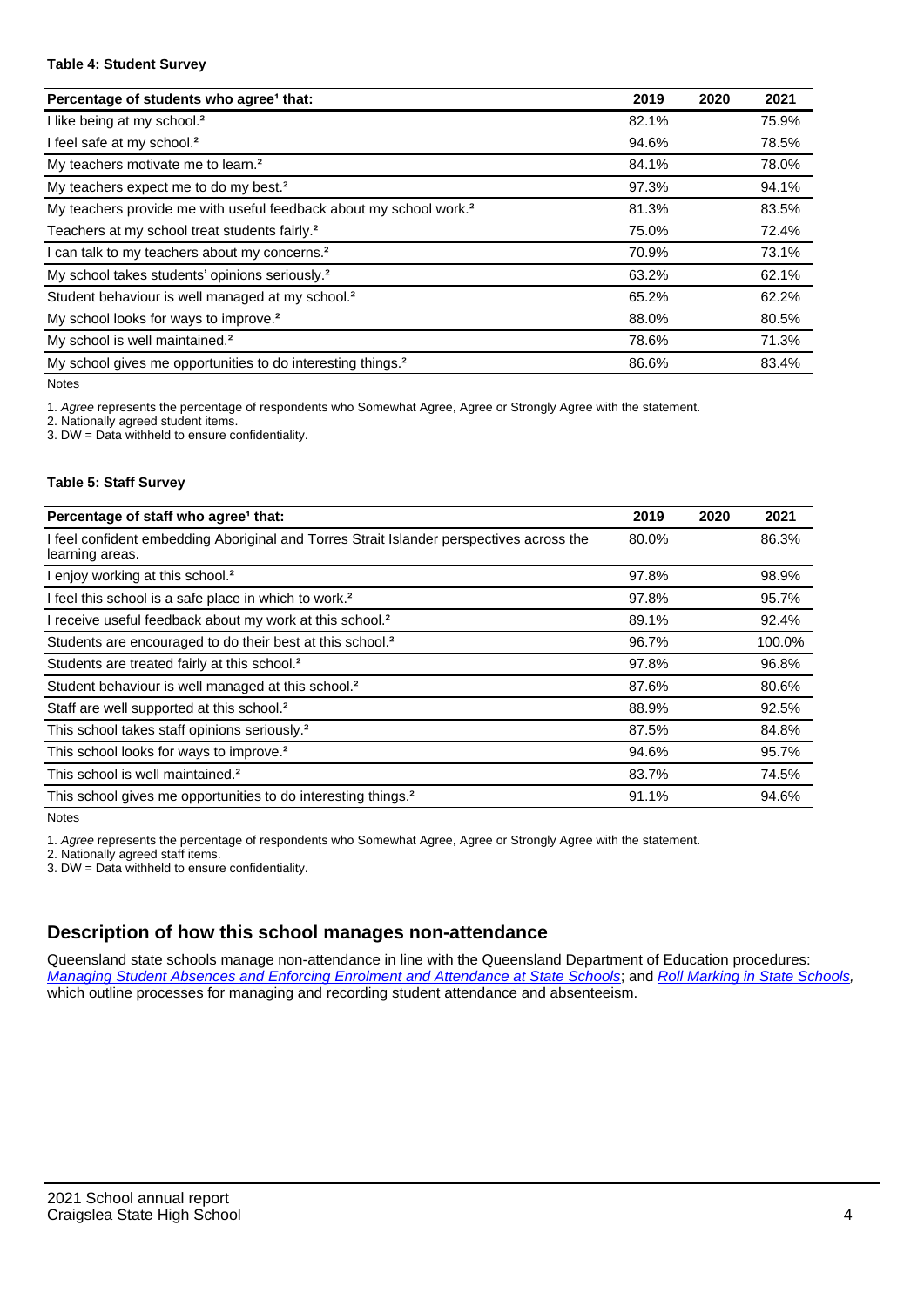# **School disciplinary absences**

#### **Table 6: Count of school disciplinary absences at this school**

| Type of school disciplinary absence | 2019 | 2020 | 2021 |
|-------------------------------------|------|------|------|
| Short suspension                    | 45   | 53   | 68   |
| Long suspension                     | 0    | 2    |      |
| Exclusion                           | 5    | 3    |      |
| Cancellation                        |      |      |      |
| Total                               | 51   | 58   |      |

Notes

1. School disciplinary absence (SDA) data is a total of short suspensions (1–10 days), long suspensions (11–20 days), exclusions and cancellations. 2. The number of SDAs is not the number of students who received an SDA as one student may be suspended several times in a school year. Each time a student is suspended it is recorded as an additional SDA. The data does not reflect the outcomes of appeal decisions.

3. 2020 data was impacted by the COVID-19 health emergency. There were significantly fewer SDAs during the home-based learning period (the first five weeks of Term 2) compared to other years.

# **School funding**

## **School income broken down by funding source**

School income, reported by financial year accounting cycle using standardised national methodologies and broken down by funding source is available via the [My School](http://www.myschool.edu.au/) website.

## **How to access our income details**

- 1. Click on the My School link <http://www.myschool.edu.au/>.
- 2. Enter the school name or suburb of the school you wish to search.

| Search by school name or suburb | <b>School sector</b> | School type | <b>State</b> |  |
|---------------------------------|----------------------|-------------|--------------|--|
|                                 |                      |             |              |  |

3. Click on View School Profile to access the school's profile.



4. Click on Finances and select the appropriate year to view school financial information.

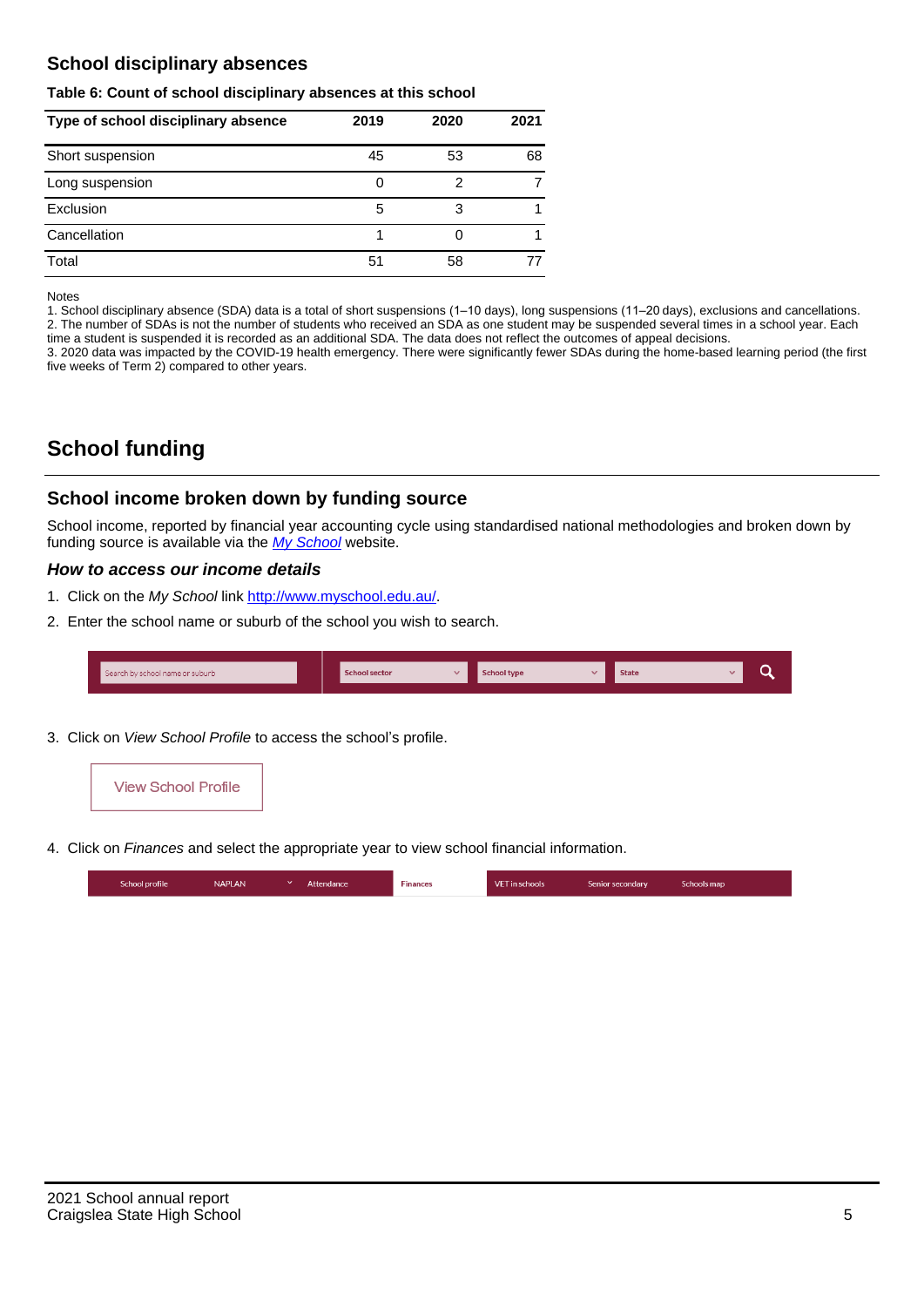# **Teacher standards and qualifications**

The Teacher registration eligibility requirements: Policy (p.1) states:

To be eligible for registration, a person must satisfy the Queensland College of Teachers (QCT) that they meet requirements regarding qualification and experience, or have otherwise met the requirements of the Australian Professional Standards for Teachers (APST). A person must also satisfy the QCT that they are suitable to teach and meet English language proficiency requirements. All these requirements are specified in the Act and the Education (Queensland College of Teachers) Regulation 2005 (the Regulation).

The qualifications required for teacher registration are successful completion of either -

- (a) a four-year initial teacher education program including teacher education studies of at least one year (e.g. a Bachelor of Education, or a double Bachelor degree in Science and Teaching) or
- (b) a one-year graduate initial teacher education program following a degree (e.g. a one-year Graduate Diploma of Education (Secondary) after a three-year Bachelor degree) or
- (c) another course of teacher education that the QCT is reasonably satisfied is the equivalent of (a) or (b). These are considered on a case-by-case basis.

For more information, please refer to the following link:

• <https://www.qct.edu.au/registration/qualifications>

# **Workforce composition**

# **Staff composition, including Indigenous staff**

### **Table 7: Workforce composition for this school**

|                    | <b>Teaching staff</b> |      |      | Non-teaching staff |      |      | Indigenous staff |      |      |
|--------------------|-----------------------|------|------|--------------------|------|------|------------------|------|------|
| <b>Description</b> | 2019                  | 2020 | 2021 | 2019               | 2020 | 2021 | 2019             | 2020 | 2021 |
| Headcount          | 95                    | 99   | 102  | 48                 | 47   | 49   | <5               | <5   |      |
| <b>FTE</b>         | 86                    | 90   | 91   | 30                 | 30   | 29   | <5               | ה>   | ה>   |

Notes

1. Teaching staff includes school leaders.

2. Indigenous refers to Aboriginal and Torres Strait Islander people of Australia.

3. FTE = full-time equivalent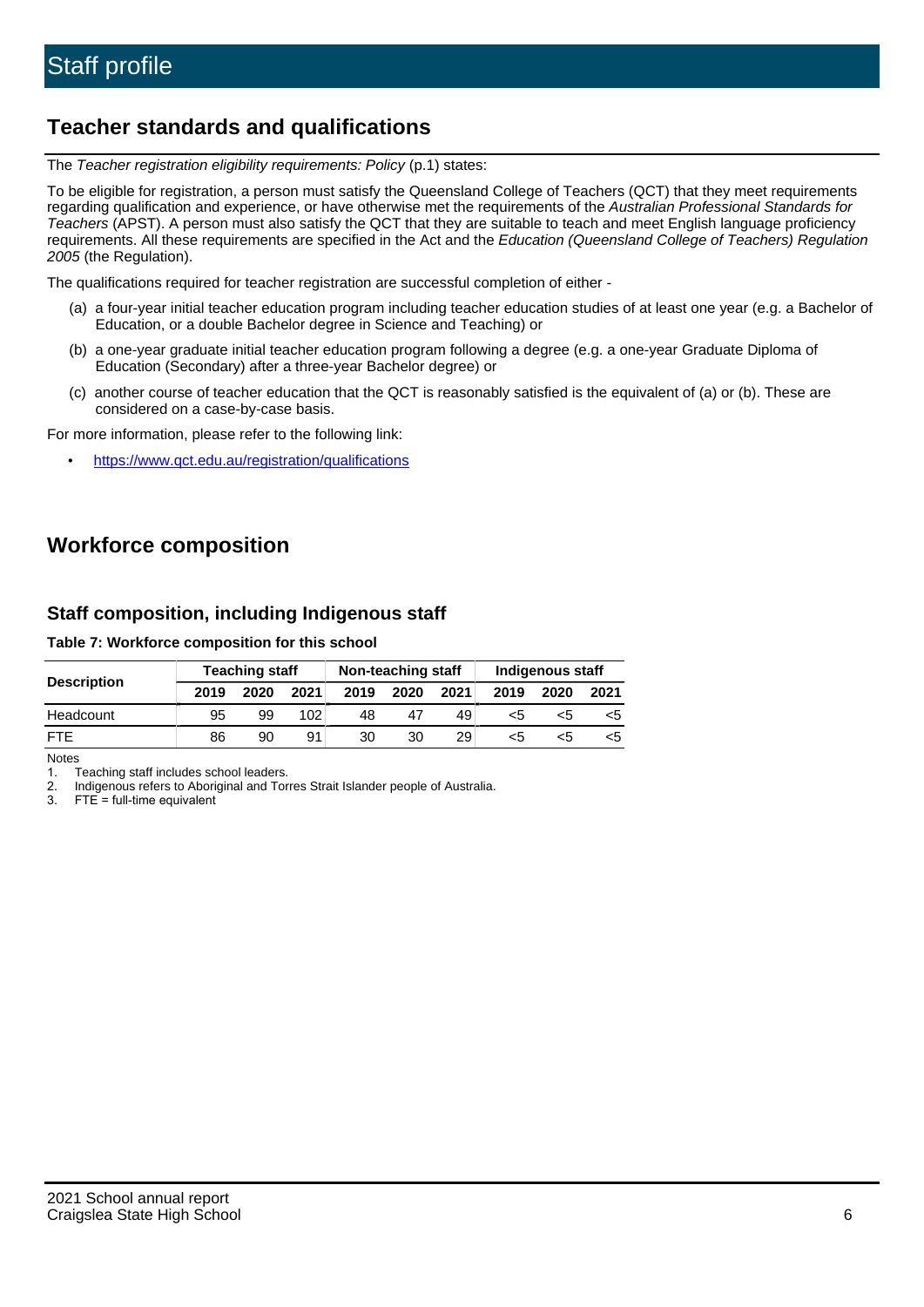# **Key student outcomes**

## **Student attendance**

Tables 8–9 show attendance rates at this school as percentages. In 2020, the COVID-19 health emergency affected student attendance in Queensland Government schools. Comparisons between 2020 and other years' attendance data should not be made.

#### **Table 8: Overall student attendance at this school**

| <b>Description</b>                                  | 2019 | 2020 | 2021 |
|-----------------------------------------------------|------|------|------|
| Overall attendance rate for students at this school | 91%  | 92%  | 90%  |

Notes

1. The attendance rate is the full- and part-time days attended as a percentage of enrolled school days.

2. Full-time students only.

#### **Table 9: Student attendance rates for each year level at this school**

| <b>Year Level</b> | 2019 | 2020 | 2021 |
|-------------------|------|------|------|
| Year 7            | 93%  | 93%  | 92%  |
| Year 8            | 91%  | 92%  | 91%  |
| Year 9            | 91%  | 91%  | 89%  |
| Year 10           | 92%  | 92%  | 87%  |
| Year 11           | 90%  | 93%  | 91%  |
| Year 12           | 91%  | 90%  | 90%  |

Notes

1. The attendance rate is the full- and part-time days attended as a percentage of enrolled school days.

2. Full-time students only.

3. DW = Data withheld to ensure confidentiality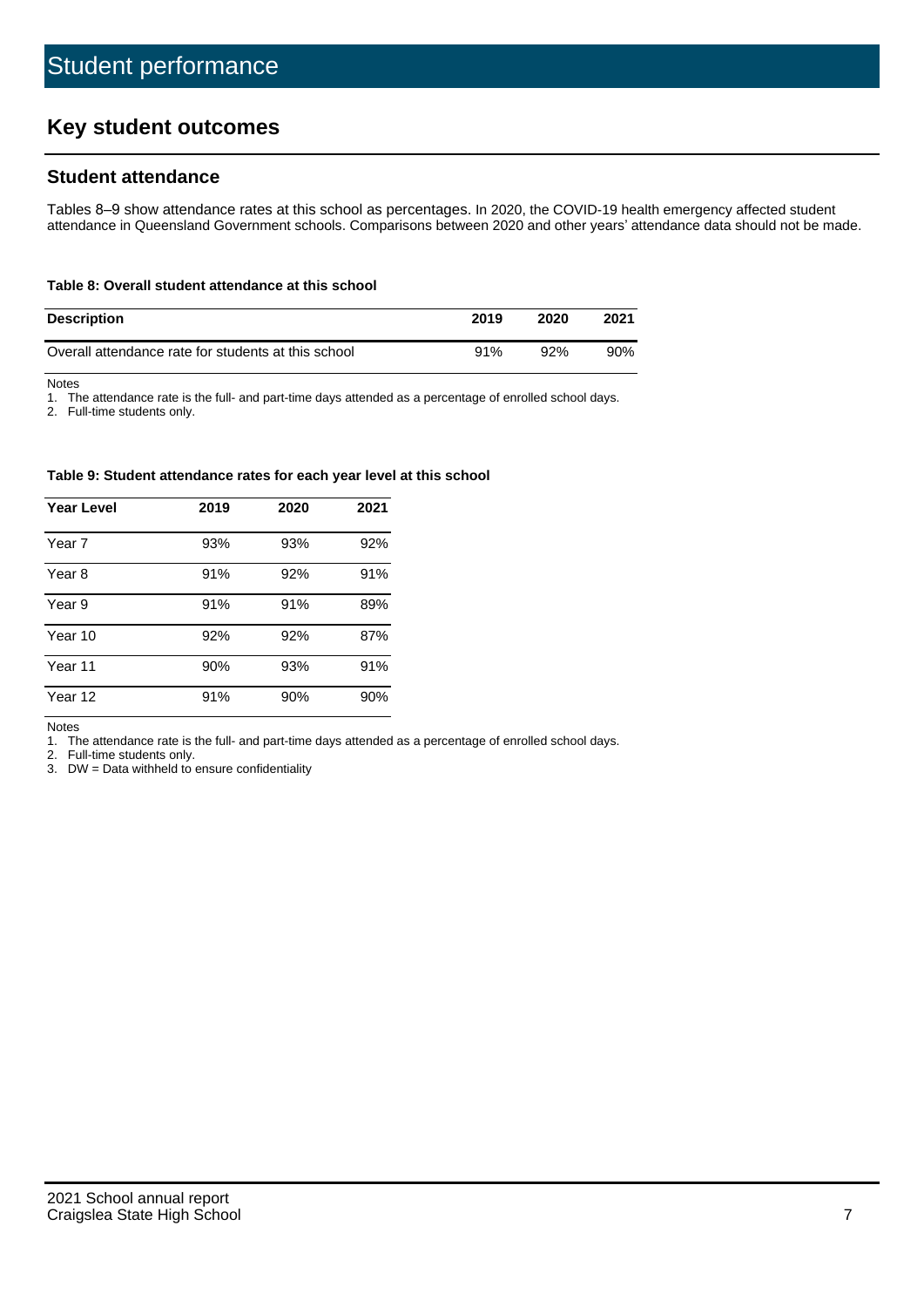# **NAPLAN**

Our reading, writing, spelling, grammar and punctuation, and numeracy results for the Years 3, 5, 7 and 9 NAPLAN tests are available via the [My School](http://www.myschool.edu.au/) website.

## **How to access our NAPLAN results**

- 1. Click on the My School link <http://www.myschool.edu.au/>.
- 2. Enter the school name or suburb of the school you wish to search.

| Search by school name or suburb | <b>School sector</b> | <b>School type</b>                        |          | <b>State</b> |  |
|---------------------------------|----------------------|-------------------------------------------|----------|--------------|--|
|                                 |                      |                                           |          |              |  |
|                                 |                      | $\sim$ $\sim$ $\sim$ $\sim$ $\sim$ $\sim$ | $\cdots$ |              |  |

3. Click on View School Profile of the appropriate school to access the school's profile.

| <b>View School Profile</b> |
|----------------------------|
|----------------------------|

4. Click on NAPLAN and select a year to view school NAPLAN information.

|  | School profile | <b>NAPLAN</b><br>$\sim$ 1 | Attendance | <b>Finances</b> | <b>VET</b> in schools | Senior secondary | Schools map |
|--|----------------|---------------------------|------------|-----------------|-----------------------|------------------|-------------|
|--|----------------|---------------------------|------------|-----------------|-----------------------|------------------|-------------|

#### Notes

- 1. If you are unable to access the internet, please contact the school for a hard copy of the school's NAPLAN results.
- 2. The National Assessment Program Literacy and Numeracy ([NAPLAN\)](http://www.nap.edu.au/naplan) is an annual assessment for students in Years 3, 5, 7 and 9.